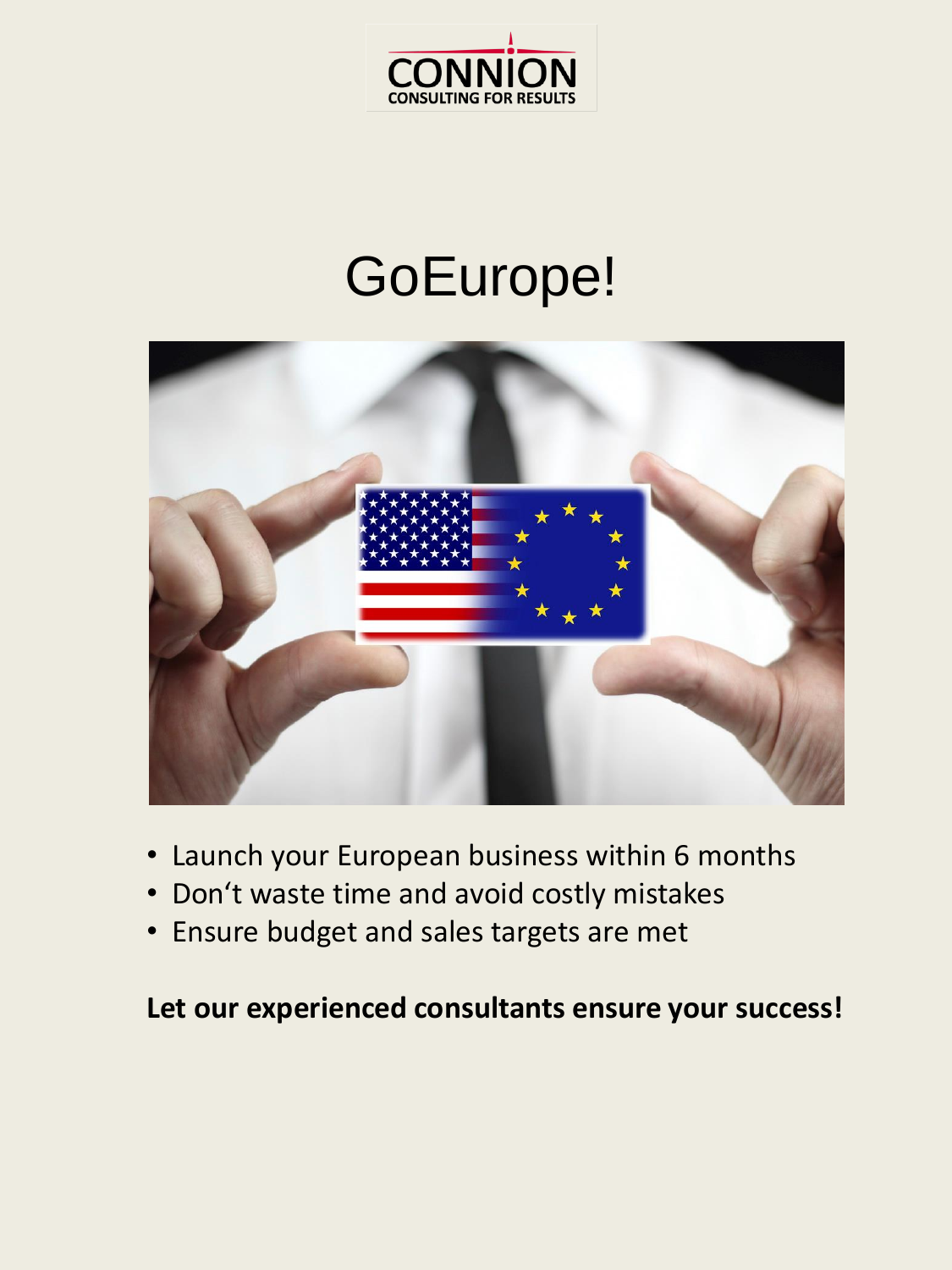# **GoEurope! with CONI**

Doing business in Europe is great. But beware: This is not America.

Walmart tried Germany for 9 years and lost US\$ 1 billion, making obvious mistakes today used in MBA classes: errors no local would have made.

Do it first time right : efficient, fast, successful. We can ensure you meet your targets.

Let's get started.

### Our proven 5-step process to bring your business to Europe



We need to understand your goals and project status, including your strategy, resources, time plan and business plan. We provide you our market insights and initial feedback.



If available, let's quickly review your results and fill in any gaps – or create for you: market & competition, growth potential, location & partnering options, subsidies, business requirements, and importantly: cultural issues relevant for your success.



If available, let's quickly review your results and fill in any gaps – or create it for you: Full-fletched strategy with customer segmentation, sales channels, resource quantification and operational set-up definition.



If available, let's quickly review your results and fill in any gaps – or create it for you: detailed revenue & cost planning.



Set-up your legal entity, office, bank accounts, payroll, tax + legal advisors, processes, staffing, interim management if required.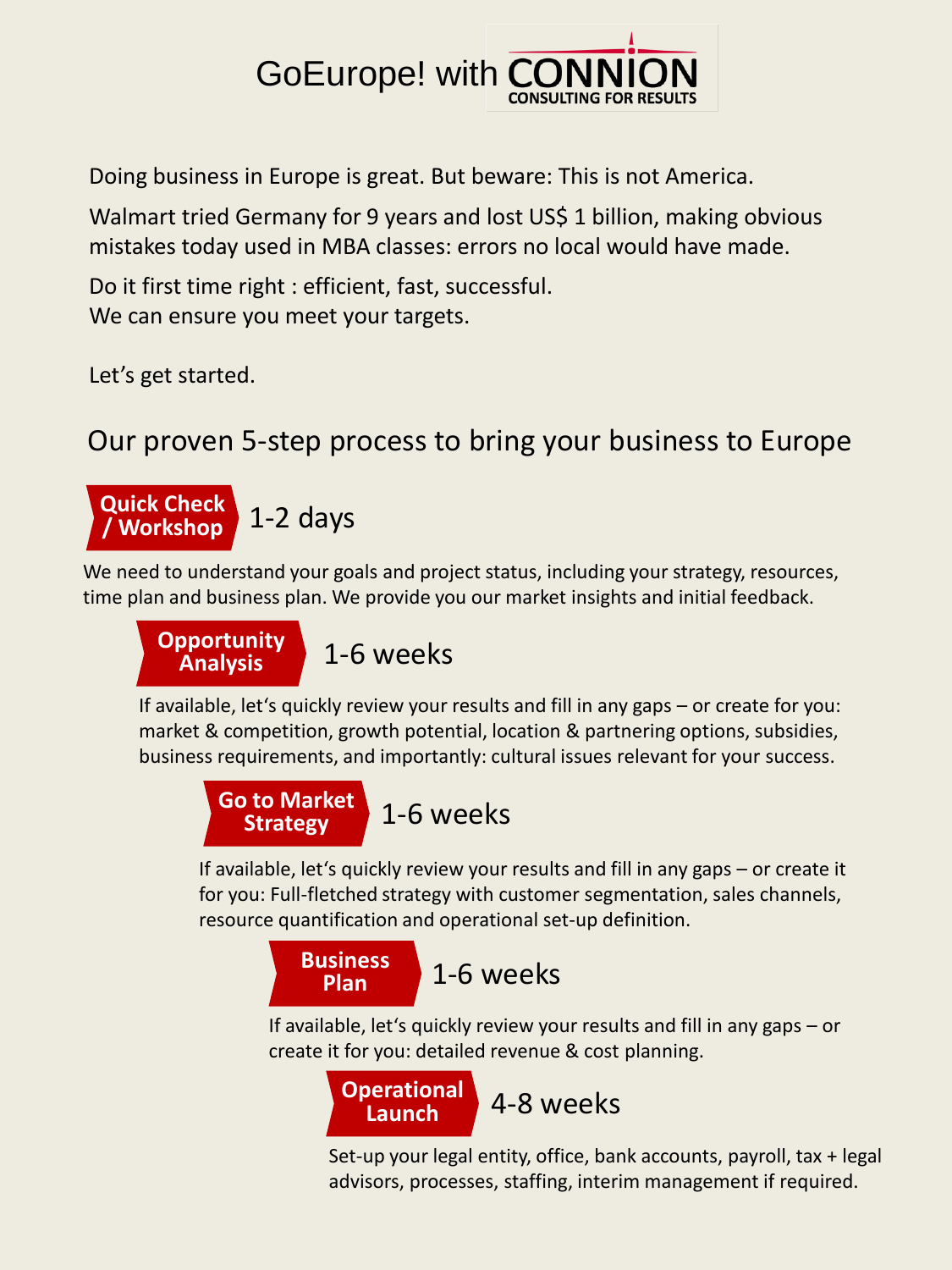# **GoEurope! with CON**

### **Who we are**

A strong team of top management "resultants" and experienced executives with a significant European network – we can pull top resources for almost any topic within days

## **Some Success Stories of the Team**

- Technology companies like AT&T in the 90s and AMX (2007-2009) were established in the German-speaking region (Germany, Switzerland and Austria) as well as in Eastern Europe. New legal entities were launched, offices were established and Sales & Marketing teams were recruited, bringing in revenues on plan along with service organizations performing excellent customer service right from the start. All processes were established and all legal requirements fulfilled. The new teams were built under strong leadership and have great success to date.
- A US company established a legal entity in Munich to drive its European sales efforts. Unfortunately it chose its infrastructure and communications according to US standards. Following a time of penalties, problems and failed communications, the company asked for a detailed financial transaction review for procedural and nonconformance issues as well as ways to synchronize business data with both the US and Germany. Following the review, processes and procedures were set up and aligned to meet best practice standards including a global ERP system.
- A major UK bank expanding to the continent asked to find the most suitable entry market and product to offer to match the market. After screening all relevant markets and looking for the best match of the bank's strength and competitive gaps, proposal of a market entry strategy and implementation of pilot phase with local partners contracted and delivery processes set up. The bank became market leader within a few years.